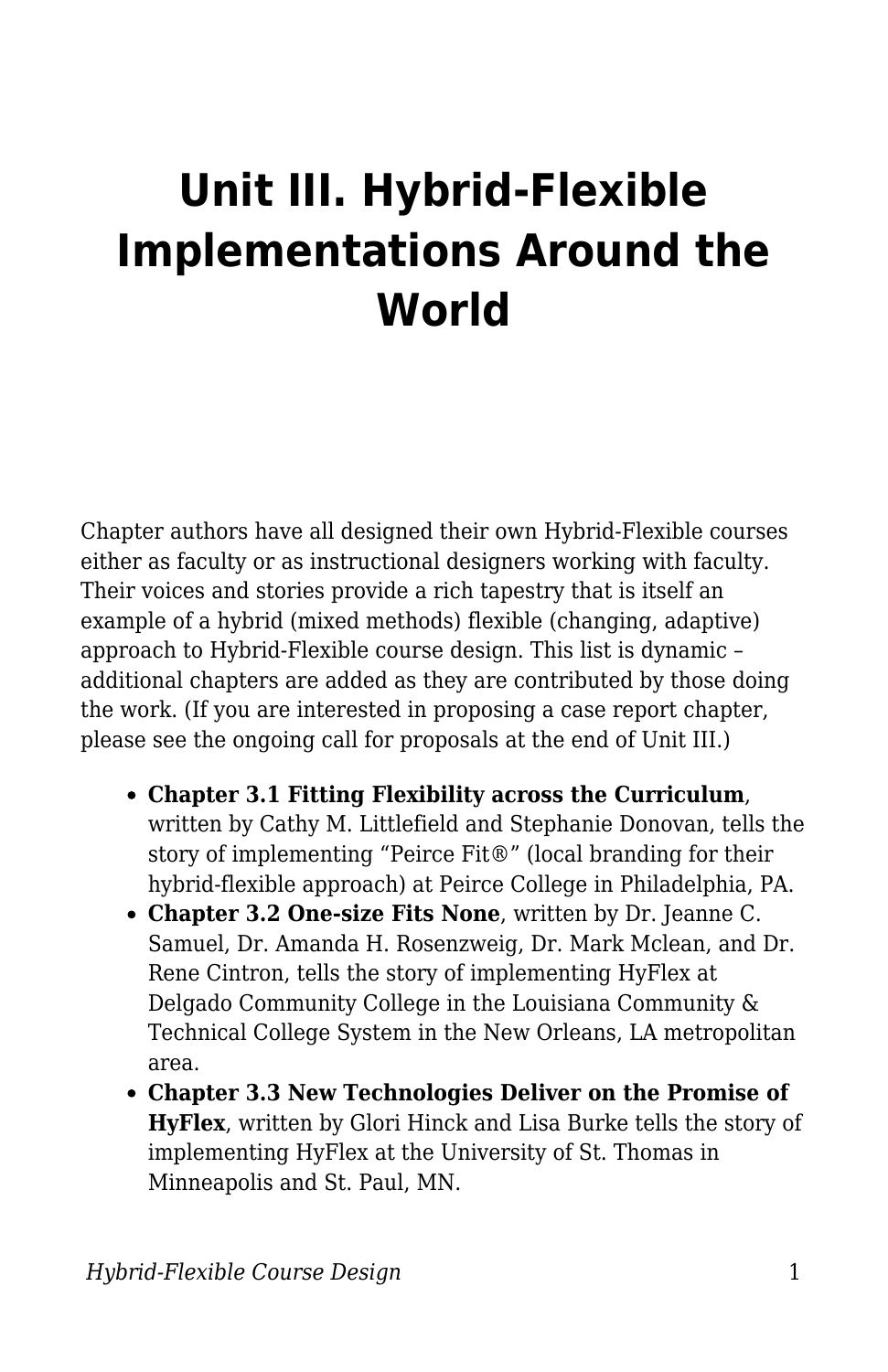- **Chapter 3.4 Using HyFlex in Statistics for Engineers and (Data) Scientists**, written by Jackie Bryce Miller and Melinda E. Baham, tells the story of implementing HyFlex at the University of Michigan and references earlier implementation at The Ohio State University.
- **Chapter 3.5 HyFlex in Northern Ontario**, written by Melanie Lefebvre, tells the story of implementing HyFlex at Cambrian College in Sudbury, Ontario, Canada.
- **Chapter 3.6 HyFlex at Montana State University**, written by Susan Baltzer-Reitz and Samuel Boerboom, tells the story of how HyFlex implementation at Montana State University Billings began in 2018.
- **Chapter 3.7 A Faculty Transitional Journey from Single Mode to HyFlex Teaching**, written by Zahira Merchant, tells the story of how a faculty new to HyFlex experienced joining an existing faculty already practicing HyFlex delivery in a graduate program.
- **Chapter 3.8 Hyflex Learning within the Master of Teaching Program@KU Leuven**, written by Annelies Raes, Marieke Pieters & Piet Bonte, tells the story of the development of a unique hybrid virtual classroom to support EDU (HyFlexstyle) courses in the Master of Teaching Program at KU Leuven in Belgium.
- **Chapter 3.9 Increasing Flexibility, Satisfaction, and Efficiency Using the Hybrid Flexible Approach,** written by David Rhoads of Vanguard University, tells the story of HyFlex implementation at San Diego Christian College as an approach to improve enrollment in class sections to better use existing instructional capacity. This chapter includes a summary of the program evaluation conducted during David's doctoral dissertation.
- **Chapter 3.10 A Modified Version of HyFlex,** written by Elise Verdooner and Matthea Marquart of Columbia University's School of Social Work, tells the story of the implementation of a version of HyFlex called "Remote Live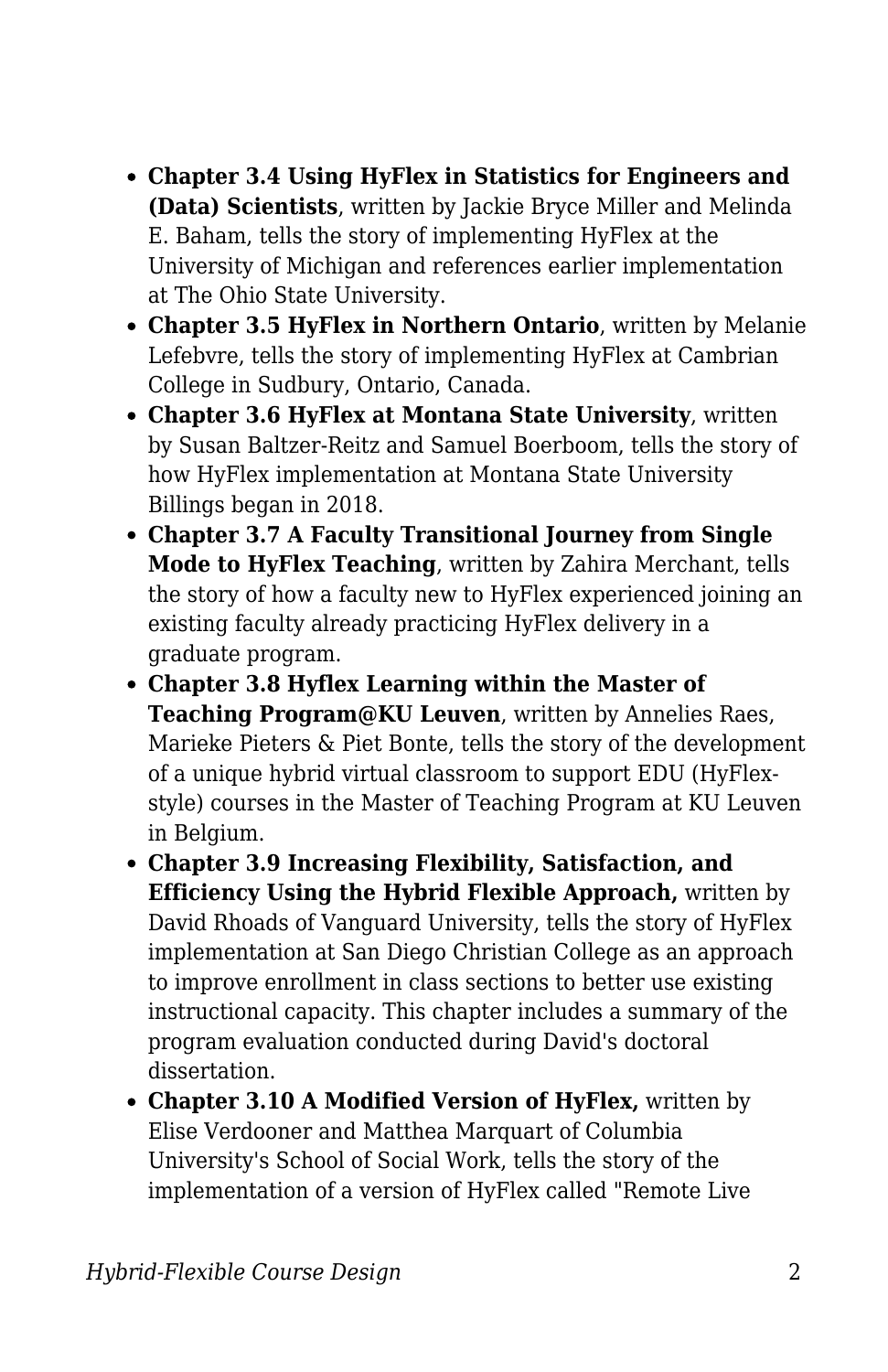Participation (RLP)" which provides synchronous participation in the classroom as well as online.

- **Chapter 3.11 Video Lab HyFlex: Practical Experience with Practical Applications,** written by John Doyle of Cabrini University, tells the amazing story of implementing HyFlex in a video production course, in response to the need for remote and in-person participation options for students during the COVID-19 pandemic.
- **Chapter 3.12 One University's Hybrid-Flexible 'Studyflex' Course Experience in Melbourne, Australia,** written by John Bevaqua, Meg Colasante, and Swapna Verma of Monash and Deakin Universities, tells the story of "StudyFlex", a form of hybrid-flexible course that supports students in creating their own unique path through a course to best support their studies. This case reports the pilot of StudyFlex in five different courses and the results of that trial.
- **Chapter 3.X Contribute Your HyFlex Story**, is a perpetually open call for case reports from designers, faculty, and institutions who have experienced Hybrid-Flexible course design and implementation firsthand, even if they use a different name for this approach.